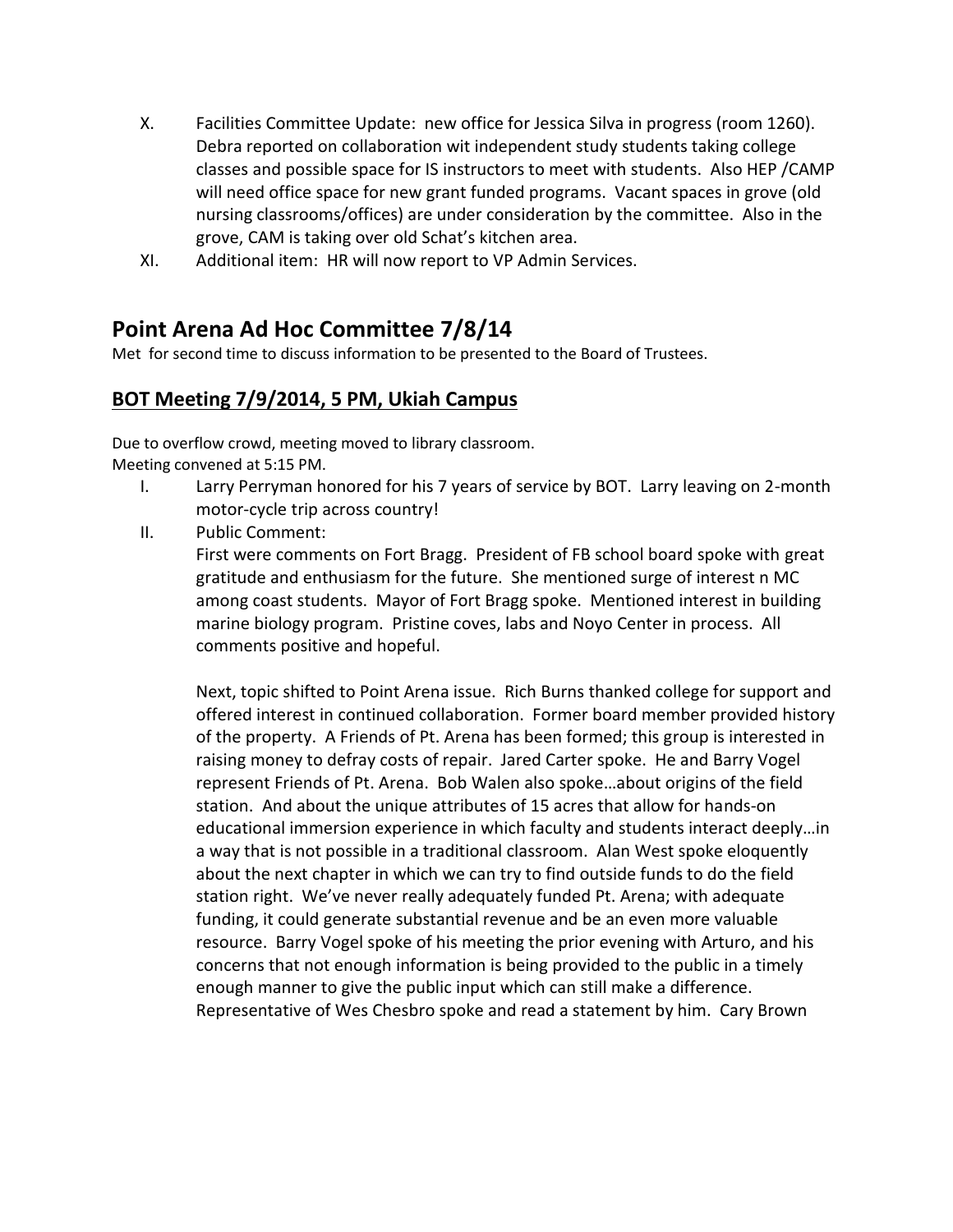Reyes' report. Arturo added to his written report, the good news with regard to accreditation. He also announced public forums which will be held on Pt. Arena: July 30, 7-8:30 PM and August 28. 12:30-1:30 PM.

- IV. Informational report on Pt. Arena. Not too much reported since committee report not yet ready to be presented. Joel Clark did express enthusiasm over prospect of possible community fund-raising to save / restore Point Arena.
- V. BOT moved onto action items. Most important of these items was discussion and approval of interim agreement with CR to offer classes in Fort Bragg for Fall semester. Motion passed unanimously after serious and rigorous discussion by the board. Contracts approved as listed in BOT packet.
- VI. Informational reports. Minerva recognized as new MgtCon rep and Eric A. as classified rep. Written reports from constituent areas were acknowledged and discussed. I reiterated AS resolution on Pt. Arena and faculty position that Pt. Arena should not be sold at this time. BOT requested data on potential revenue that can support the prospect of holding onto the property. My interpretation of their response is that they had felt that in the past, community support never materialized and that they need some concrete evidence that such partnerships / grass-roots support will actually materialize and translate into financial resources which could sustain ownership of the property. They also are very sensitive and disturbed by accusations that processes were not followed and that somehow Measure W funds were misused. This is clearly a sore spot for the BOT.
- VII. Trustee reports were presented. Annual BOT report was presented.

Meeting went into closed session at 8:05 PM.

# **Point Arena Ad Hoc Committee 7/29/14**

Met for third time to discuss possible scenarios. Reviewed revised timeline created by VP Guleff.

# **BOT Meeting 8/6/2014, 5 PM, Ukiah Campus**

Due to overflow crowd, meeting moved to library classroom. Meeting convened at 5 PM.

Discussion of positive enrolment prospects based on event in Fort Bragg.

Consent calendar approved.

Moved to public comment relating to Point Arena issue. Large crowd was present. Speakers included Candie Dickenson, David Smith-Ferri, Jared Carter, Wade Koenenger, John Koetzner, Pete Passof, Paul Paulus, Lori Hubbert and Leslie Dollhofen (both coastal residents) argued that it is possible to make an agreement with BLM that continues to preserve integrity of the property. This does not match with what we have been told by BLM / TPL at ad hoc committee meetings. Comments were overwhelmingly supportive of keeping and maintaining this incredibly valuable resource. Discussion became a bit combative with Barry Vogel's desire to speak following presentation of committee documents. Jared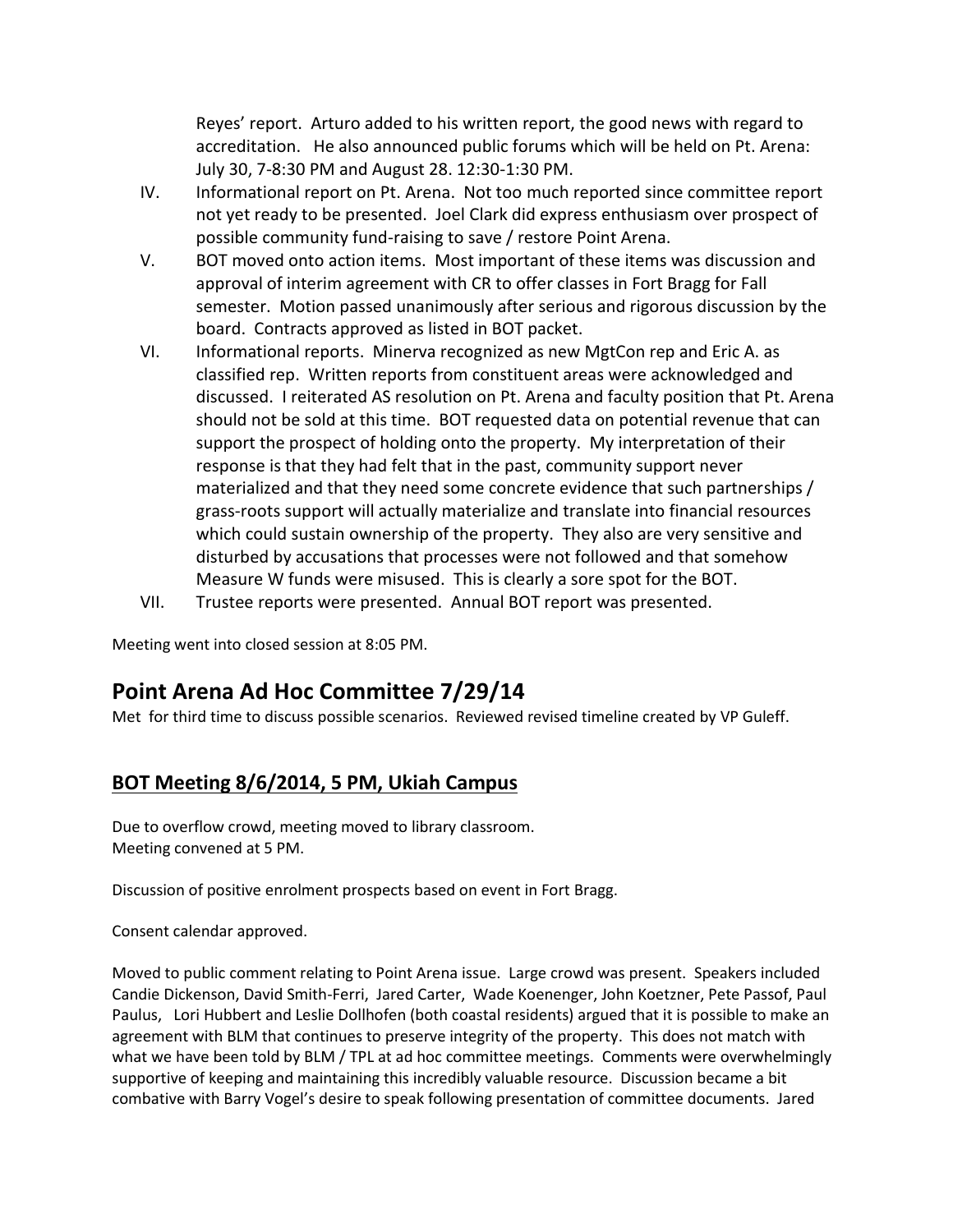Carter also pointedly stated that litigation would follow if property is sold. He also wrongly asserted that I had prepared the summery document which was submitted by the Pt. Arena Field Station Management Committee and included by me in my AS President's Report.

Meeting moved onto informational reports, including presentation by VPs Guleff and Cichocki on options discussed by ad hoc committee. VP Guleff also presented ad hoc committee timeline document.

Joel Clark announced establishment of a BOT committee on Pt Arena. Faculty would be represented by AS leadership. No inclusion of science faculty was mentioned.

I requested moving AS Report ahead on agenda, which was done.

My report to BOT included following comments:

- 1) There was no written AS report because faculty have been off for the summer and my only major activity as AS president since last BOT meeting has been involvement in PA ad hoc committee.
- 2) I corrected Jared Carter statement that document included in AS Report was written by me. Actually, it was written by Steve Cardimona with input by the faculty members of the PA Management Committee and represents the views of faculty involved in using and managing this property. I have submitted this report as the representative oft these faculty. I also clarified that Jared Carter's comments about potential lawsuits are in no way supported by me or the AS.
- 3) With regard to Leslie Dolhoff's public comment that an agreement with BLM and TPL might both restrict access to the property, reserve use of the facilities and provide one million dollars of funds to renovate property: this does not reflect information presented by TPL/BLM to ad hoc committee. (VPs report option #2).
- 4) With regard to Eileen's option of selling property with no use agreement and replacing the facility with some other coastal property: it is the view of our science faculty that no other coastal property available to us can meet the scientific / research opportunities provided by the current property.
- 5) Finally, I reiterated that the ad hoc committee option # 1 includes the possibility of keeping the property for now and investigating a future sale to a  $3<sup>rd</sup>$  party that might better allow us to continue educational uses.
- 6) Request by me to include a member f the science faculty on the BOT committee. They are most invested in this issue and knowledgeable of it.

Meeting then moved onto Fiscal Report and other action items as outlined on the agenda. Major financial challenges lie ahead.

Educational & Student Services Report: VP Guleff reported on very successful event on coast.

Joel Clark mentioned need for faculty training in being first responders in violent situations on campus. Arturo mentioned new information on best practices in case of a violent incident which was presented by Sherriff's Dept.. Old wisdom had been to lock down and stay put. New recommendation is to run and get away as fast as possible. This conflicts with what we have been told for years, so more discussion & training is needed.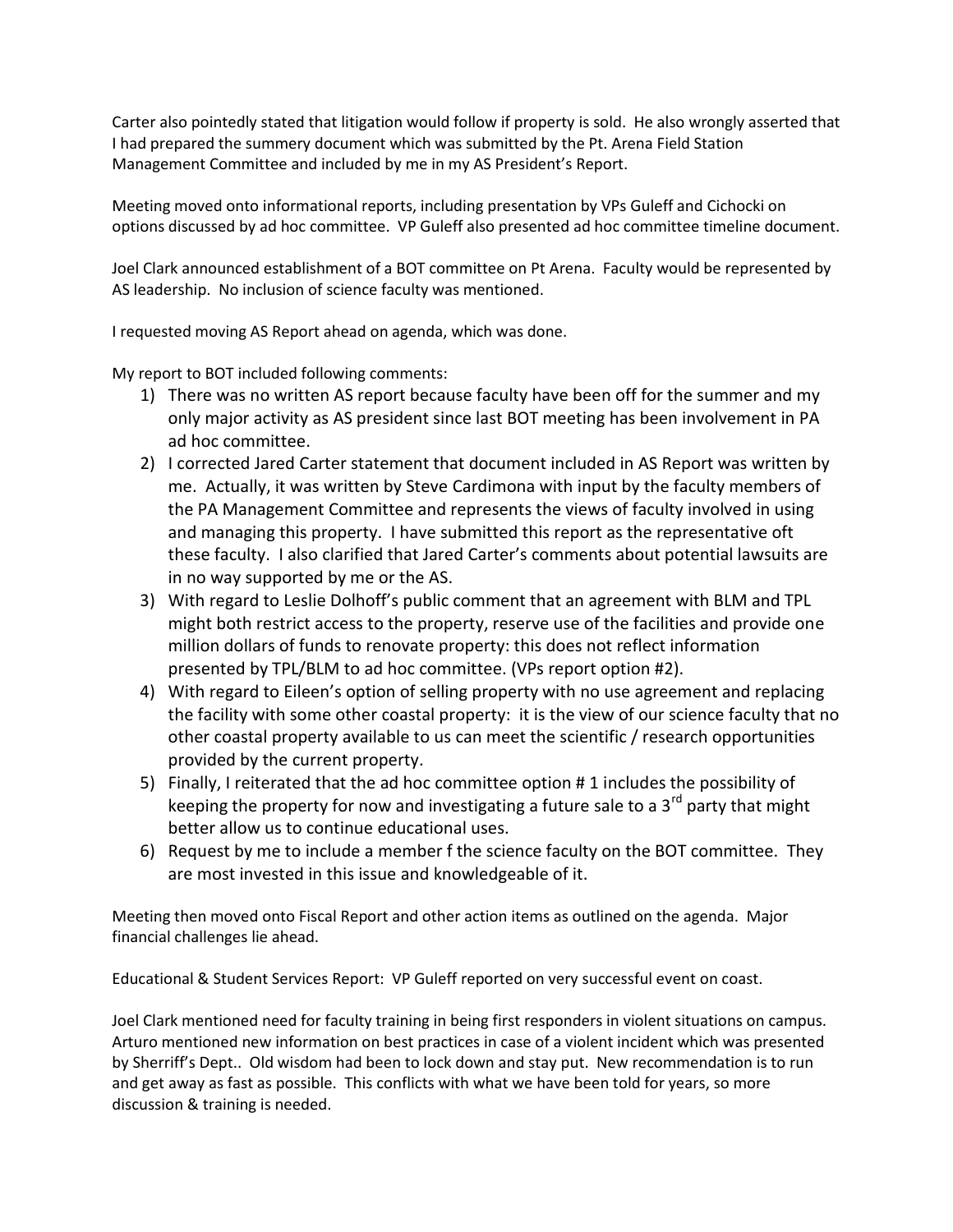# **PBC 8/19/14**

Planning Retreat Friday September 19. Morning will be strategic planning. Afternoon will be for assessment of planning process as recommended by accrediting commission.

Arturo presented timeline for PBC committee, taken from integrated timeline.

Added PBC December 2, 2:30 to review Ed. Master Plan.

Eileen presented budget update (same numbers presented at inservice). Reserve for 13-14 came in at 9.5% when final numbers for year were calculated. For 14-15, a reserve of 8% is projected.

John Pegan presented HR update on HR orientations and services provided to college by Keenan & Associates.

Staffing Update: need to fill Cal Works position, specialist that is categorically funded. Tutor oversight will need to be filled by PBC in future in lieu of Margaret Sanchez opting not to return. Graphics needs should be directed to Jessica Silva while we assess how to fill these needs in the future. In interim, Jessica will provide some graphic services, others will be contracted to other providers.

John Pegin updated PBC on status of current positions in recruitment. Key current issue is that limits on days worked for part-time employees include hours/days worked in ALL areas, even if person has responsibilities in different areas (teaching, classified…).

Integrated planning & assessment update. Committee has met and this is in process.

Fort Bragg update: very positive reports from coast students. Many coast students are also on campus in Ukiah as well. Feasibility study results will also be included in substantive change document that will need to be submitted. Discussion about timing of signing on for second temporary agreement with CR for this Spring. Next year, if we deem it feasible, we would work on substantive change document under longer term agreement with CR.

Pt. Arena update: campus forum on August 28. Also, Arturo reported on formation of BOT ad hoc committee. Committee will make recommendation to BOT in October.

Virginia reported on status of our responses to accreditation recommendations.

# **Pt. Arena BOT Ad Hoc Committee 8/19/14**

Note: Mary Lamb took detailed minutes. My notes are not comprehensive, just my notes on items that seemed most relevant to faculty interest.

I requested the addition of a science faculty member to the committee. Ed agreed to talk more about this, but was resistant to having a person with a vested interest on the committee. Rather, he feels that the science faculty can have input into the process through their faculty representatives (myself & Jason).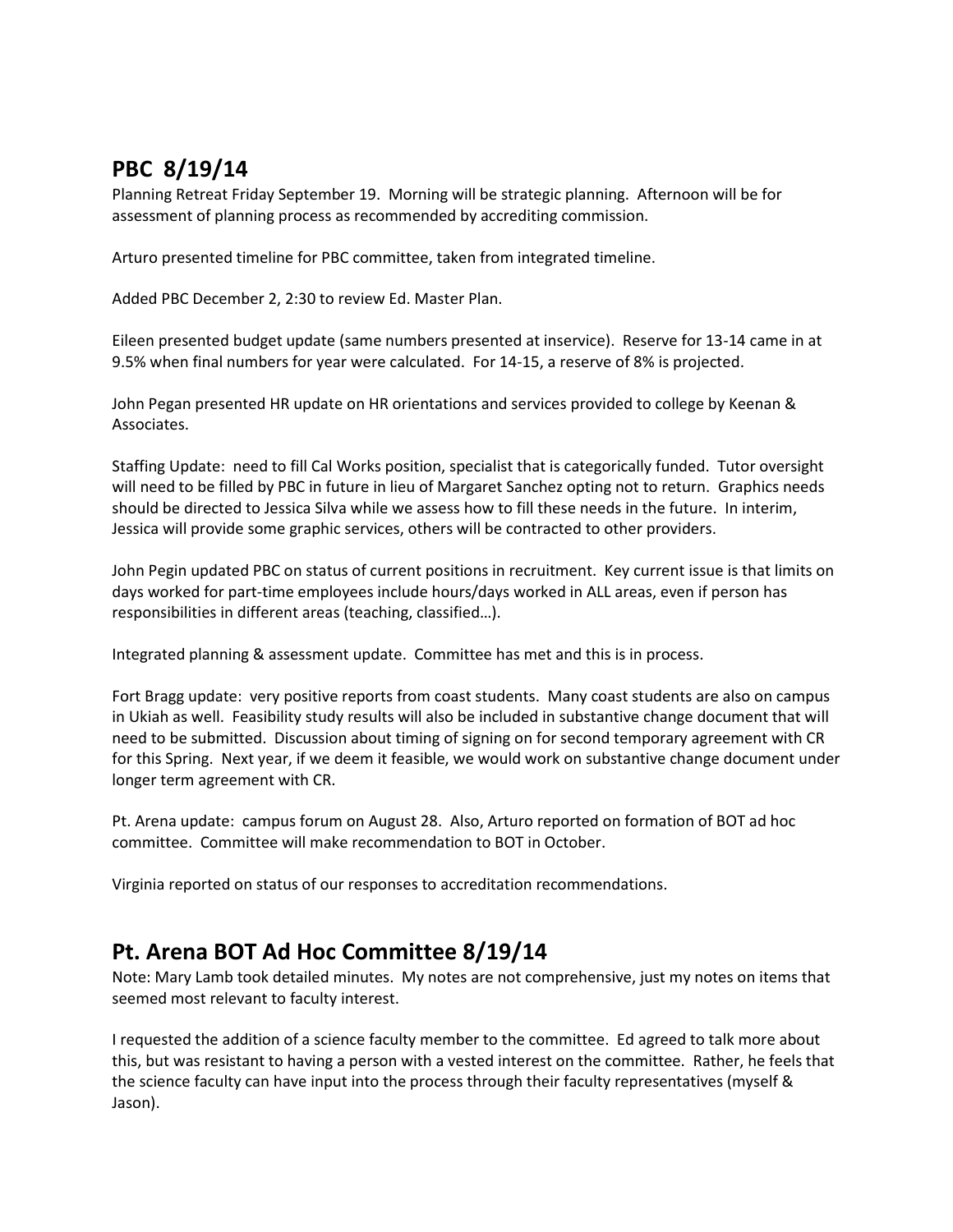## **Committee interviewees:**

Steve Oliveria: presented termite report. Any estimate of maintenance costs would be based on starting with things being in good condition, which they are not. Termite repair requires \$100,000 of work. This is already included in original scope of work for bond projects. Due to concrete slab construction, many of the problems are embedded in concrete.

I argued for taking away artificial pressure to make a quick decision. There are many potential uses that could occur in the future. The facility could be held at no cost while these options are explored.

Facility is not ADA compliant currently.

Mike Adams argued that use of facility by outside groups has declined. I pointed out that only recently were we permitted to charge rent and that the buildings are so deteriorated that they cannot currently command much rent.

Concerns expressed: DSA liability, door locks do not function, liability due to location on San Andreas fault.

Markley would like to have the property under option ("subject to BOT approval") to avoid having the money for the potential sale be lost). She also said that providing detailed appraisal with various costs & benefits associated with each "reserve" option would cost at least \$14,000 and this cost would need to be covered by the college. This sort of analysis would likely take several months.

Markley argued passionately for us to take this opportunity to protect this land in perpetuity and cautioned that the college uses have not come to fruition for 30 years. If we don't sell and the college uses continue not to be achieved, the worst case would be that the land gets developed as a residence, causing loss of he land to the public forever.

Markley asked that, if the college chooses not to sell, that we voluntarily put a restriction on the deed that would prevent a future sale to a commercial interest. (note: Is there a possibility that BLM or TPL would pay the college to put such a deed restriction in place? This was not discussed.) The guests departed and the Jason spoke passionately about the need for a science faculty member on the committee in order to have the knowledge to counter assertions by knowledgeable people on the other side, such as Rich Burns. Ed and Virginia pointed out that Science faculty will also have their time before the committee and that, further, they are represented by their constituent group leadership.

I had to leave the meeting at 5:45 PM, 15 minutes after the meeting was scheduled to conclude.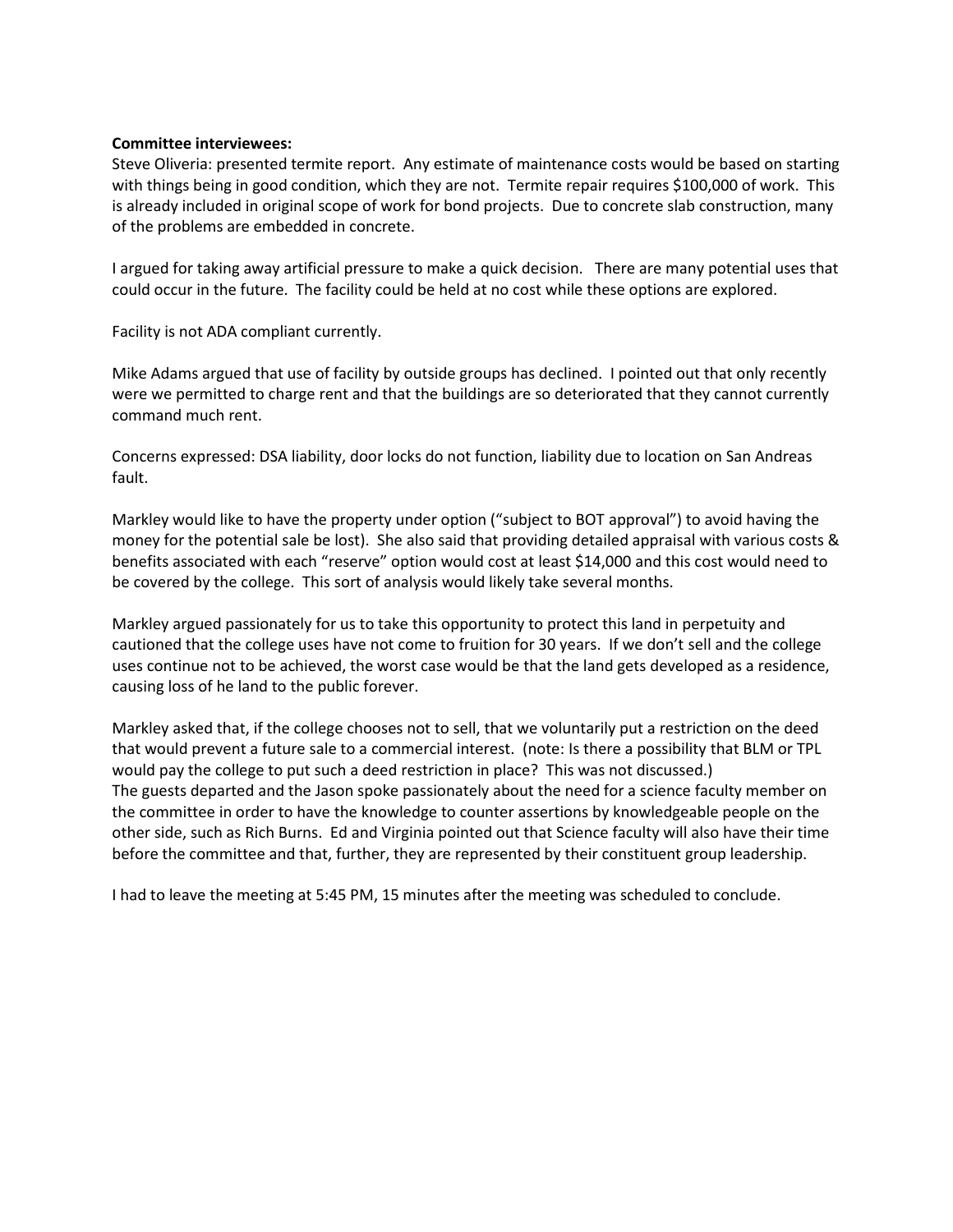#### **704**

#### **MINIMUM QUALIFICATIONS - FACULTY**

As a condition of employment with the Mendocino-Lake Community College District, faculty are required to meet State-mandated minimum qualifications or the equivalent. A person holding a credential authorizing service in a California Community College meets minimum qualifications in the discipline authorized by that credential and the person will retain the right to serve under that credential as provided by state law until it expires. Any person granted or previously granted equivalency for teaching in a given discipline by the Mendocino-Lake Community College District Board of Trustees pursuant to state laws and regulations will be deemed to have met the minimum requirements in that discipline and will retain the right to teach in that discipline pursuant to state law and regulations.

Faculty in this District include those persons defined as faculty under Education Code, section 87003(a) and include, but are not limited to full-time and part-time instructors, counselors, librarians, community college health services professionals, disabled student programs and services professionals, extended opportunity programs and services professionals and work experience coordinators. Individuals not meeting the State-mandated minimum qualifications may qualify for employment under the following District equivalency provision which was developed in consultation with the Academic Senate. This Board policy is intended to ensure a fair and objective process for determining when an applicant has qualifications that are at least equivalent to State-mandated minimum qualifications. It is not intended to grant waivers for lack of the required State-mandated minimum qualifications. A representative of the District Governing Board shall work with the Academic Senate to develop an equivalency process, including criteria and standards, for faculty employment and shall submit that process to the B

#### **EQUIVALENCY FOR MINIMUM QUALIFICATIONS FOR FACULTY**

The equivalency process shall address equivalencies for disciplines requiring the master's degree, disciplines in which the master's degree is not generally expected or available (and which do not require a specific bachelor's or associate's degree), and disciplines in which the master's degree is not generally expected or available (but which require a specific bachelor's or associate's degree). The process shall clarify the criteria that are used for equivalency determinations and the documentation required to support equivalency determinations. Any equivalency determination and/or employment decision that is based on false or misleading documentation provided by an applicant may be revoked upon discovery of the improper documentation.

The process shall ensure that representatives of the Academic Senate are available to assess equivalency claims during faculty selection processes and that evidence of the bases for finding equivalency is clear and recorded. A candidate seeking an equivalency determination must provide, at a minimum, evidence that the candidate has the equivalent not only of subject matter expertise in a particular discipline, but also documentation as to how general education requirements necessary for an associate or bachelor's degree are met.

The Board will permit a determination of "eminence" as equivalent to State-mandated minimum qualifications for faculty under limited circumstances. Eminence is defined as documented superior knowledge and skill in a discipline. Superior knowledge and skill must be determined in comparison with the generally accepted standard of achievement in the discipline, such that an applicant, if measured by recognized authorities in his/her subject field, would be judged superior. Local renown or recognition alone is insufficient for a finding of eminence.

All evidence of equivalent preparation, including the basis for an eminence determination, must relate to the discipline at issue and must be of a type that is as reliable and objective as a college transcript. For an equivalency determination, each candidate must be found to be qualified to teach the full range of courses in the discipline under review.

The standards may provide that an individual employed to teach in a vocational discipline must show a demonstrated competency in the current technology of that discipline. "Reasonably related discipline" in any equivalency determination refers to disciplines referenced in the latest version of the *Minimum Qualifications for Faculty and Administrators in the California Community Colleges*, published by the State Chancellor's Office

#### Board Action On Equivalencies.

The Board of Trustees shall not hire a faculty member unless the individual meets State-mandated minimum qualifications or the equivalent. The Board shall determine whether an individual possesses qualifications that are at least equivalent to the state-mandated minimum qualifications. If a proposed faculty member is being hired based on equivalencies, the criteria used by the Board in making the determination shall be reflected in the Board's action employing the individual.

The Board will rely primarily on the advice and judgment of the Academic Senate in determining whether a proposed faculty member holds qualifications that are at least equal to state-mandated minimum qualifications. The Board will provide the Academic Senate with an opportunity to present its views regarding equivalencies before the Board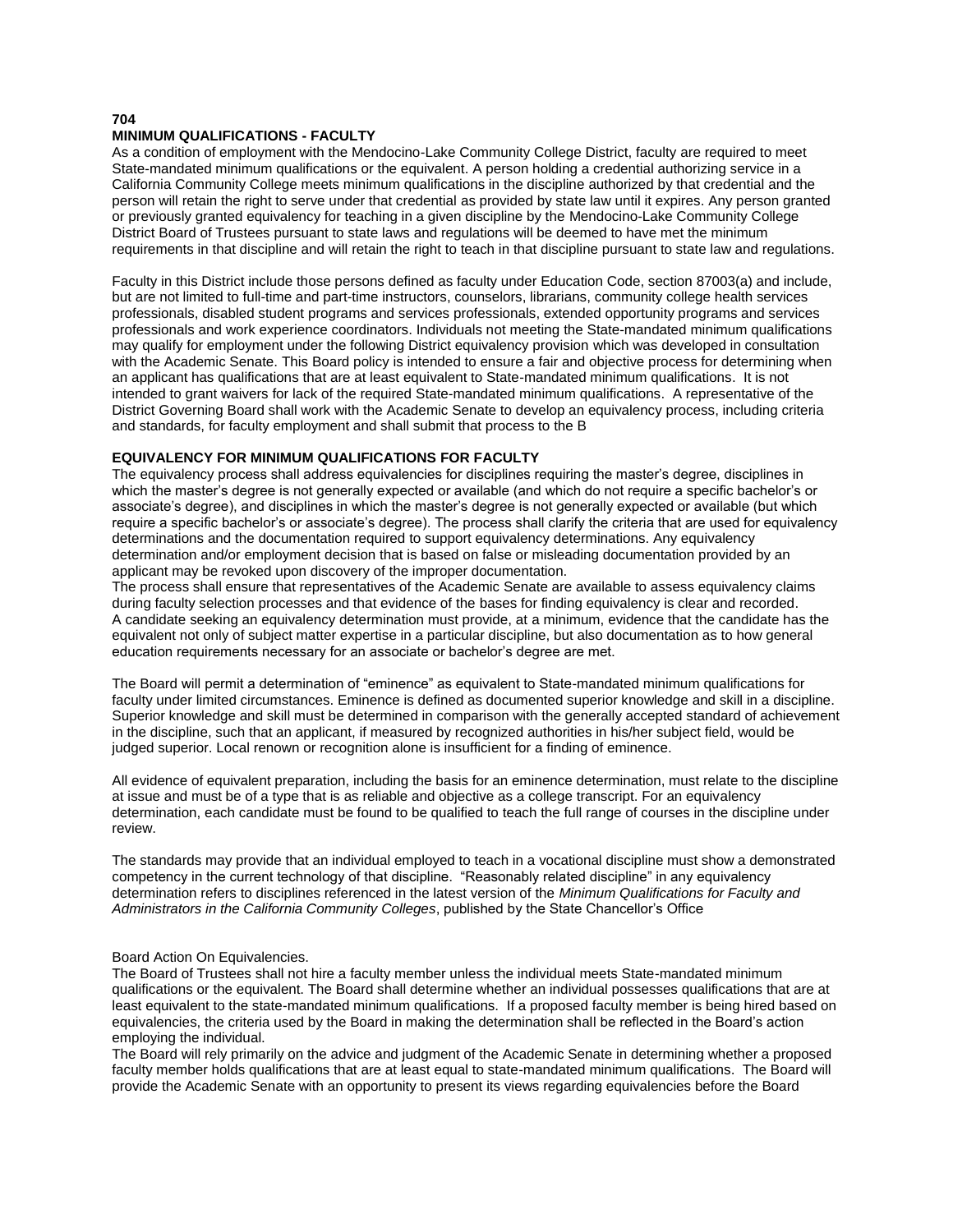makes a determination regarding equivalencies and the written record of the Board's decision, including the views of the Academic Senate, shall be available for review**.** 

**Revised: October 3, 1990 (retroactive to 7/1/90) July 3, 1991 (retroactive to 7/1/90) February 5, 1992 (retroactive to 1/23/92) January 9, 2002 Reviewed: August 18, 2010 Revised: February 6, 2014 Revised: March 25, 2014 Revised and approved at Academic Senate: May 1, 2014**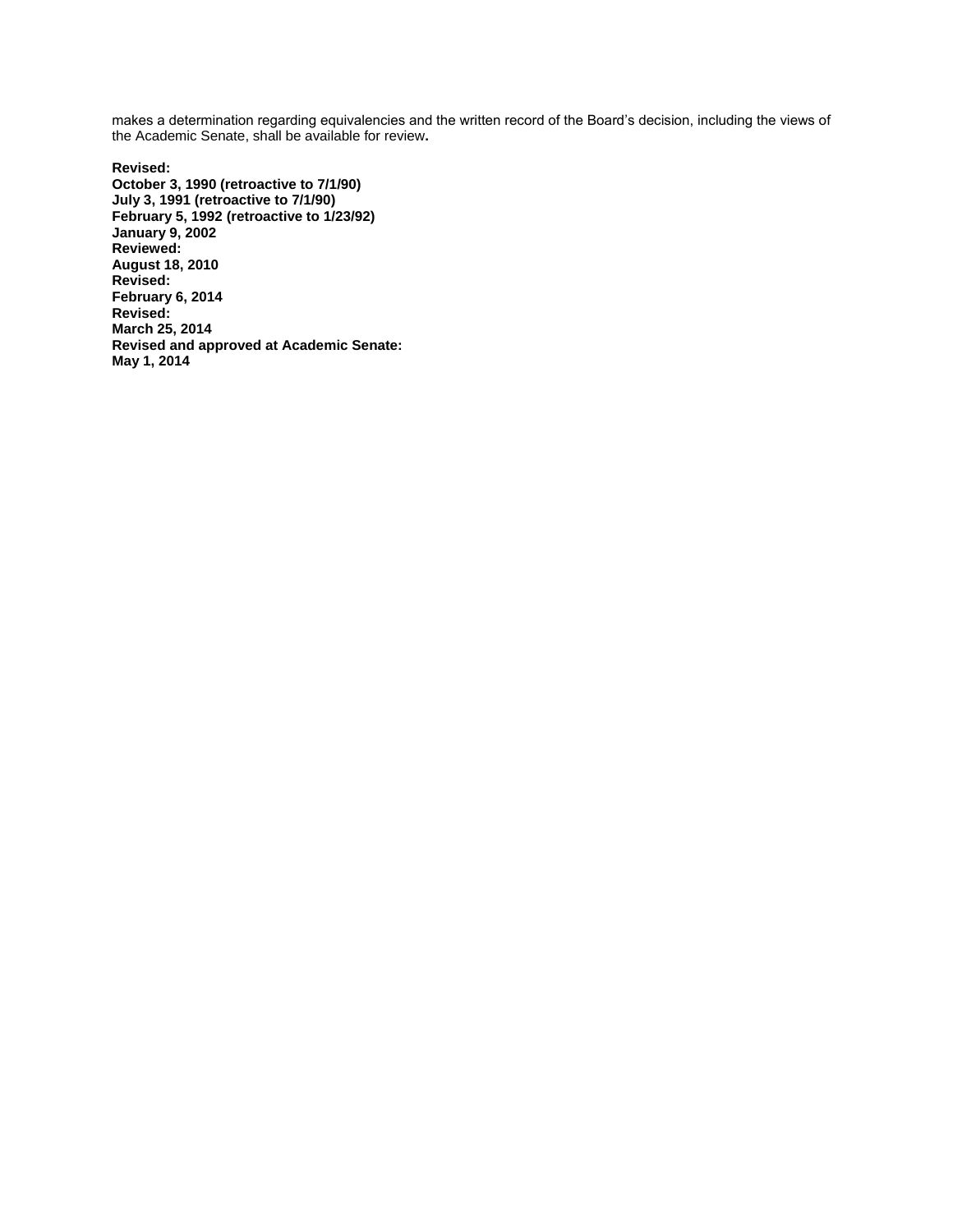#### **Mendocino College PROPOSED NEW ADMINISTRATIVE PROCEDURE ON MINIMUM QUALIFICATIONS FOR FACULTY**  Reference**: Title 5, Sections: 53404, 53410-20, 53430**

**Education Codes: 70901, 87350, 87355-87360, 87539**

## **PURPOSE**

The following Equivalency Procedure shall be used to determine when an applicant for a faculty position, although lacking the exact degree or experience in the discipline, nonetheless does possess qualifications equivalent to those in the Disciplines List as determined by the Board of Governors, or an appropriate valid California Community College Credential. The procedure is intended to ensure a fair and objective process for determining when an applicant has the equivalent qualifications. It is not intended to grant waivers for lack of the required qualifications.

- All faculty position announcements will state the required qualifications as specified by the Disciplines List, including the possibility of meeting the equivalent of the required degree or experience.
- District application forms for faculty positions will ask applicants to state whether they meet the minimum qualifications of the Disciplines List or whether they believe they meet the equivalent. Those claiming equivalency will then be asked to state their reasons and to present evidence. It will be the responsibility of the applicant to supply all evidence and documentation for the claim of equivalency at the time of application.
- All degrees and units shall be from accredited institutions per Education Codes: 70901(b)(l)(B) and 87356.

## **ACCEPTABLE EVIDENCE OF EQUIVALENCY**

If an individual does not meet the minimum qualifications specified in the current version of the *Minimum Qualifications for Faculty and Administrators in the California Community Colleges*, published by the Chancellor's office ("Disciplines List"), the applicant must submit an Equivalency Application (Form X) and accompanying evidence to be used in establishing an equivalency. The documentation submitted by the applicant must be reliable and objective, and provide conclusive evidence in the determination of the equivalency per any of the following:

A. Educational Equivalency:

- Transcripts showing successful completion of coursework from an accredited college or foreign institution. All degrees and units of coursework that are offered as equivalency coursework must be from an accredited institution. (See definitions section below for definition of "accredited institution.")
- Explanation of how specific courses on the transcript are equivalent to an educational requirement stated in the applicable minimum qualifications.

B. Experience Equivalency:

- Written confirmation of relevant experience from a person authorized to provide such confirmation. This written documentation must state the specific nature of the work performed and the duration of the employment in full-time years (see definition below) or the equivalent in part-time experience.
- Explanation of how the relevant experience, in quantity as well as diversity, meets or exceeds the preparation of someone holding the academic degree required in the established minimum qualifications.
- Objective and detailed information about the equivalent experience.
- C. Equivalence By Eminence In Discipline
	- Evidence of relevant accomplishments (e.g., research publications, professional performances/exhibitions, honors or awards, letters from professionals in the field attesting to the candidate's superior level of competence in the discipline).

D. Certifications / Licensures

Documentation of relevant training, certification(s) or licensures.

#### **Definitions**

#### **Definition of Experience-**

The requirement is for the stated number of years of full-time experience or the equivalent in part-time experience. Unpaid experience may be counted if it entailed responsibilities substantially similar to those of relevant paid positions in the field. Applicants bear the responsibility for verifying all experience by documentation satisfactory to the district.

"Professional experience" includes teaching experience. "Occupational experience" does not include teaching experience. (Title 5, section 53404.)

**Definition of Year** 

"Year" means that period of time which in that occupation is accepted by contract or general agreement as a regular work year for that occupation on a full-time basis. (Title 5, section 53404.)

**Definition of Accredited Institution**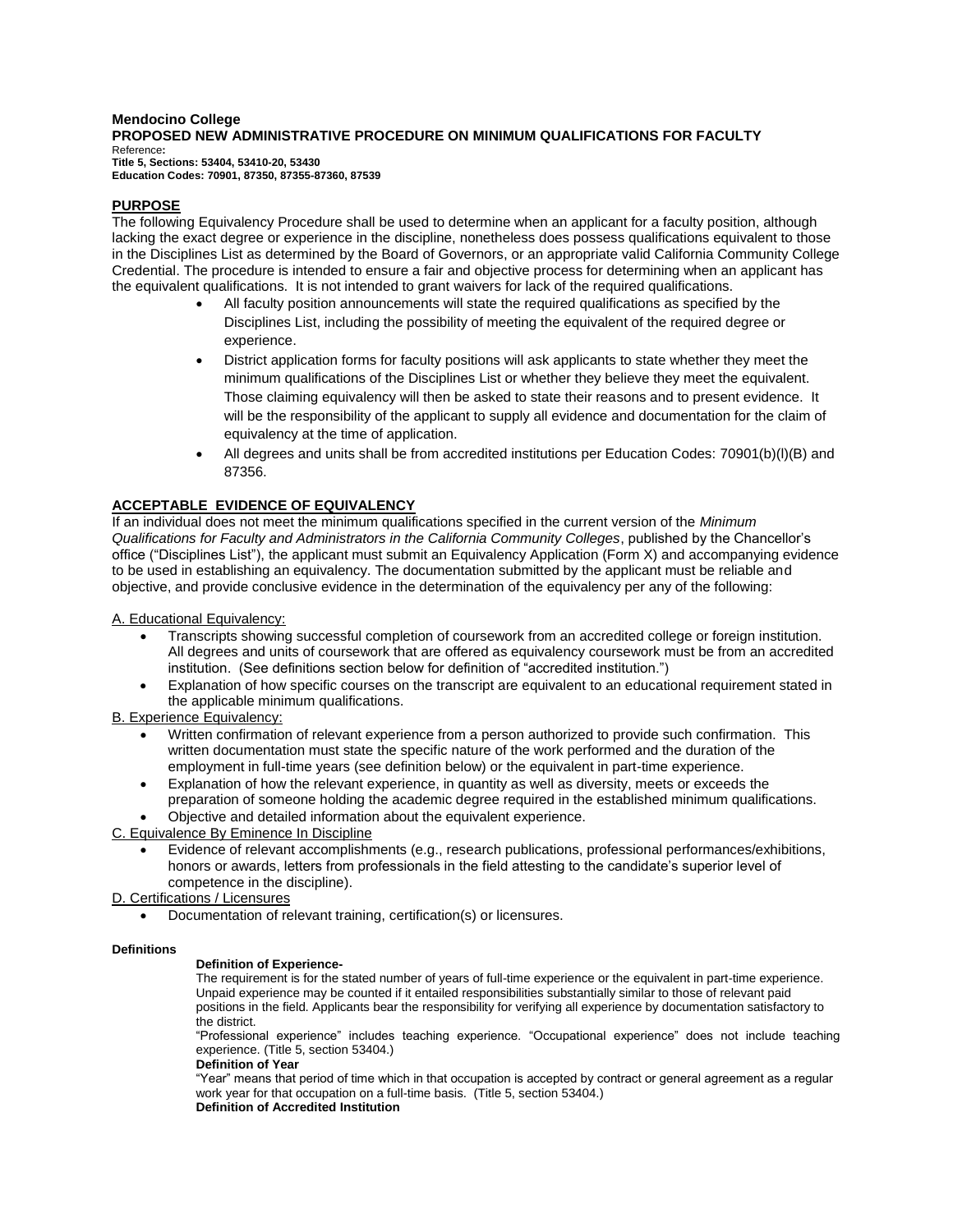"Accredited institution" shall mean a postsecondary institution accredited by an accreditation agency recognized by either the U.S. Department of Education or the Council on Postsecondary Accreditation. It shall not mean an institution "approved" by the California Department of Education or by the California Council for Private Postsecondary and Vocational Education. Determination of equivalency of foreign degrees shall be according to district rules. (Title 5, section 53406.)

### **EQUIVALENCY COMMITTEES**

Equivalency Committees shall be established by the Academic Senate as needed to fulfill the requirement of Education Code Section 87539, which states that the equivalency process "shall include reasonable procedures to ensure that the governing board relies primarily upon the advice and judgment of the Academic Senate to determine that each individual employed under the authority granted by the regulations possesses qualifications that are at least equivalent to the applicable minimum qualifications." The Academic Senate shall establish reasonable deadlines for convening equivalency committees in order to allow consideration of equivalency applications in a timely manner. Equivalency applications submitted after the established deadlines may not be considered until the following cycle. The Academic Senate Equivalency Committee shall:

- Include two full-time faculty members in the discipline (selected by the Academic Senate President in consultation with full-time faculty in the discipline where possible), the Chief Instructional Officer, and the Academic Senate President or Vice-President. A part-time faculty member in the discipline may also be appointed to the committee as needed and as appropriate. Either the Academic Senate President or Vice-President shall serve as the committee chair. In disciplines with fewer than two full-time faculty, faculty members in a related discipline will be selected by the Academic Senate President (in consultation with the full-time faculty in the discipline, if any exist) to serve on the committee.
- Review each equivalency application, transcripts, and other materials submitted by candidates to determine whether the candidate meets the minimum qualifications.
- Grant or deny equivalency based on majority opinion of the Equivalency Committee. In the event of a split decision, the Academic Senate President or Vice-President (whichever is not already on the committee) shall cast the deciding vote.
- Provide a statement describing the reasons for granting or denying the equivalency.
- Forward all equivalency determinations to the Academic Senate, Superintendent/President and the Board of Trustees for approval.

#### **EQUIVALENCY STANDARDS**

#### **1. DISCIPLINES REQUIRING THE MASTER'S:**

- A. Master's degree in a reasonably related discipline, plus or including 12 semester units (or 18 quarter units) of graduate or undergraduate coursework in the discipline.
- B. Bachelor's degree in the discipline or a reasonably related discipine, plus either 18 semester units (or 27 quarter units) of graduate coursework reasonably related to the discipline or a minimum of 1 year of full-time relevant training or professional experience and certification or licensure in the discipline (if applicable).
- C. For HUMANITIES: Master's degree in Art, Dance, English, History, Music, Theatre, any foreign language, or the equivalent.
- D. Demonstration of eminence in the discipline.

Notes:

- The phrase "reasonably related discipline" refers to disciplines referenced in the latest version of the *Minimum Qualifications for Faculty and Administrators in the California Community Colleges*, published by the Chancellor's Office
- If using experience or training to substitute for coursework (section B above), the candidate must provide evidence of equivalent preparation which is as reliable and objective as a transcript.
- Eminence (section D above) is defined as superior knowledge and skill in a discipline. Superior knowledge and skill is to be determined in comparison with the generally accepted standard of achievement in the discipline. The candidate must provide evidence of eminence which is as reliable and objective as a transcript.

#### **2. DISCIPLINES IN WHICH THE MASTER'S DEGREE IS NOT GENERALLY EXPECTED OR AVAILABLE (and which do not require a specific Bachelor's or Associate's degree):**

A. 120 semester units (or 180 quarter units) in any disciplines and two years of experience in the **discipline** 

B. 60 semester units (or 90 quarter units) in any disciplines and six years of experience in the **discipline** 

C. 30 semester units (or 45 quarter units) in any disciplines or industry certification, and eight years of experience in the discipline.

Notes: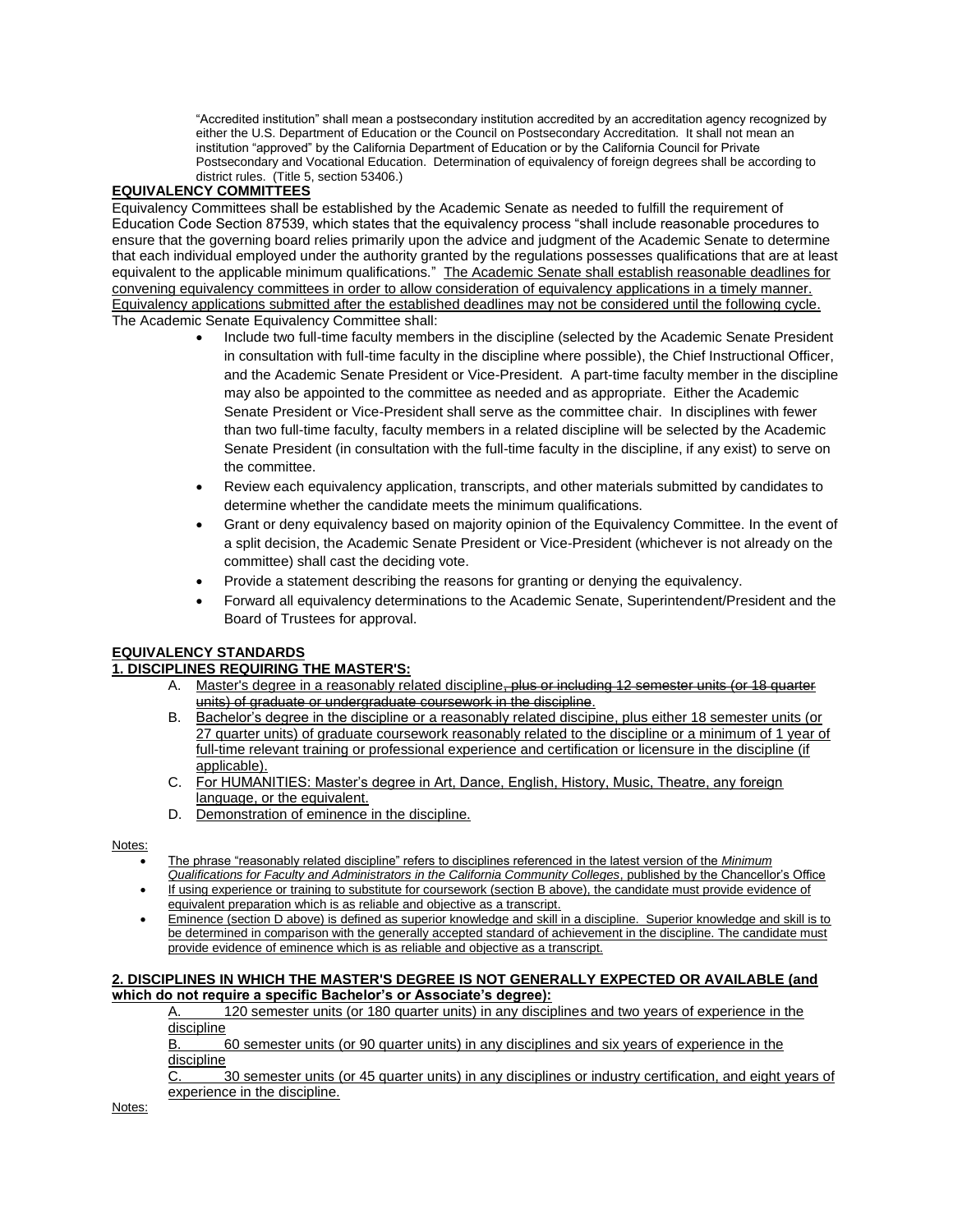- Teaching experience may be substituted for related occupational experience in the discipline or related discipline on a year-for-year basis.
- Recency: an individual employed to teach a vocational course must show a demonstrated competency in the current technology of that course.

#### **3. DISCIPLINES IN WHICH THE MASTER'S DEGREE IS NOT GENERALLY EXPECTED OR AVAILABLE (which require a specific Bachelor's or Associate's degree)**

A. 120 semester units (or 180 quarter units) including 40 semester units (or 60 quarter units) in the discipline or a related discipline and two years of experience in the discipline

B. 60 semester units (or 90 quarter units) including 20 semester units (or 30 quarter units) in the discipline or a related discipline and six years of experience in the discipline

C. 30 semester units (or 45 quarter units) including 10 semester units (or 15 quarter units) in the discipline or a related discipline or industry certification, and eight years of experience in the discipline.

Notes:

- Teaching experience may be substituted for related occupational experience in the discipline or related discipline on a year-for-year basis.
- Recency: an individual employed to teach a vocational course must show a demonstrated competency in the current technology of that course.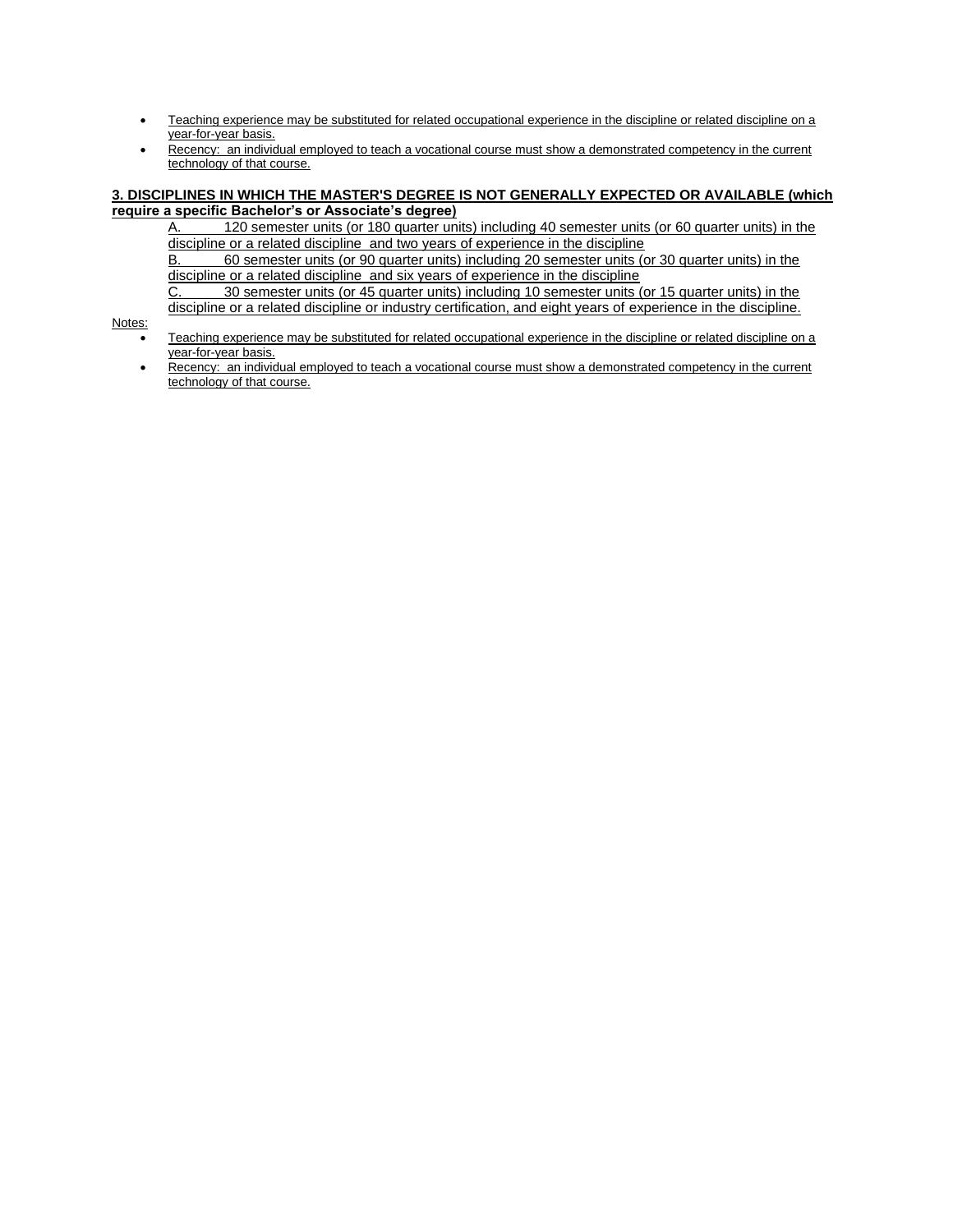## **EQUIVALENCY APPLICATION FORM X Mendocino-Lake Community College District**  EQUIVALENCY APPLICATION

### **INTRODUCTION:**

If you do not meet the exact advertised minimum qualifications as stated on the job announcement, but you believe that you have education/experience that is equivalent to the advertised state-mandated minimum qualifications you must complete this form to request an equivalency determination. If the Mendocino-Lake Community College District determines that you have equivalent qualifications to the advertised state-mandated minimum qualifications, you may be considered an applicant for the position for which you are applying. If it is determined that you do not have equivalent qualifications to the statemandated qualifications for the position, you cannot continue as an applicant.

It is your responsibility to provide a complete application for an equivalency determination. Incomplete applications will not be considered. You must provide all the necessary documentation that supports your request for an equivalency determination by the closing date of the hiring process for the position for which you are applying.

If you are claiming *educational equivalency* (i.e., coursework), please submit a transcript(s) with this application and explain which courses that you completed (as verified on the transcript) are equivalent to an educational requirement stated in the applicable minimum qualifications. An official transcript is not needed for purposes of this application, but if you are selected as a finalist for a position, you will be required to provide an official transcript of all coursework. All degrees and units of coursework that are offered as equivalency coursework must be from an accredited institution. (See definitions section below for definition of "accredited institution.")

If you are claiming *experience equivalency* (e.g., professional employment) you must include written confirmation of that experience from a person authorized to provide such confirmation. For example, if you are claiming that your employment with a particular company is the equivalent to an advertised minimum qualification, you must provide a written statement from a representative of that employer about the work you performed and the duration of your employment. If minimum qualifications require a certain number of "years of professional or occupational experience," the experience must be full-time experience or the equivalent in part-time experience. (See definitions section below for definition of "experience".)

If you are claiming *equivalency by eminence* you must include evidence of relevant accomplishments (e.g., research publications, professional performances/exhibitions, honors or awards, letters from professionals in the field attesting to your superior level of competence in the discipline). Evidence submitted must be as reliable and objective as a transcript, and must demonstrate that your experience meets or exceeds the preparation of someone completing the equivalent coursework.

If you are claiming *equivalency by certifications* you must include evidence of industry certification and hours completed. Evidence submitted must be as reliable and objective as a transcript, and must demonstrate that your experience meets or exceeds the preparation of someone completing the equivalent coursework.

For purposes of equivalency determinations, degrees "in a reasonably related discipline" are those degrees other than the "main" degree in a discipline's minimum qualifications list in the Chancellor's Office handbook *Minimum Qualifications for Faculty and Administrators in California Community Colleges*. For example, the state mandated minimum qualification for mathematics is "master's degree in mathematics or applied mathematics OR bachelor's degree in either of the above AND master's degree in statistics, physics, or mathematics education OR the equivalent." A "reasonably related discipline" for mathematics would be "statistics, physics, or mathematics education."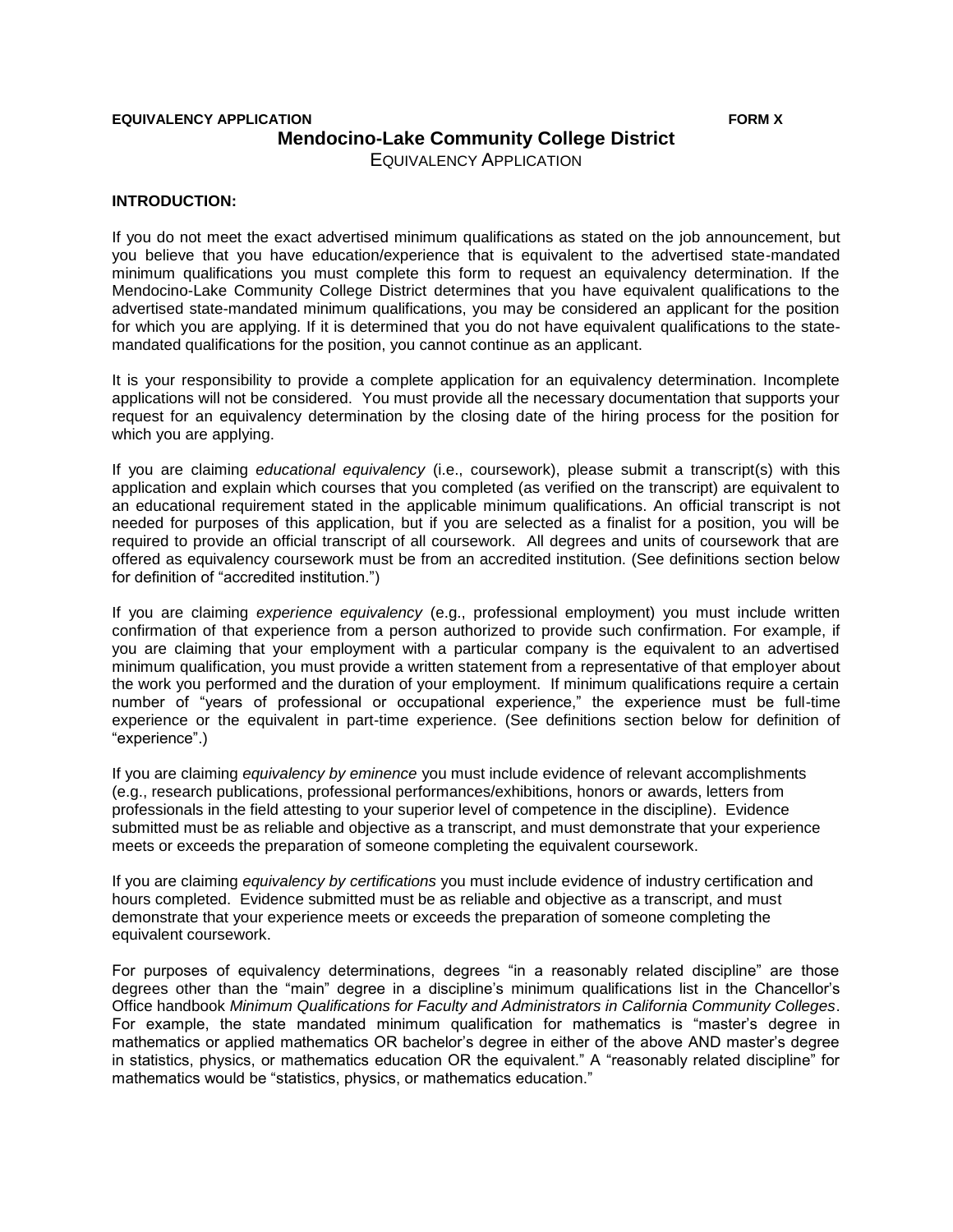Name:

Position for which you are applying:

**1. Equivalency for disciplines requiring a master's degree or the equivalent foreign degree:** Please indicate which type of equivalency you are claiming and provide the necessary information related to your equivalency request.

**A. I have a degree that is the same as the degree required for the advertised position except for the degree name.** Please submit a table comparing the coursework from any accredited institution awarding the degree identified as a minimum qualification and the coursework from your granting institution awarding the degree you believe is comparable.

**B. I completed all the coursework for the advertised degree, but I did not receive the degree.** Please provide a listing of the coursework necessary for the degree from your institution and a transcript showing that you completed all of that coursework. Additionally, please provide a written explanation of why you did not receive the degree.

**C. I have a Master's degree in a reasonably related discipline, plus or including 12 semester units (or 18 quarter units) of graduate or undergraduate coursework in the discipline.** Please identify the "reasonably related discipline" in which you have a degree, and provide a transcript showing your completion of that degree and at least 12 semester units (or 18 quarter units) of graduate or undergraduate coursework in the discipline being advertised.

**D. I am applying for a position in HUMANITIES, and I hold a Master's degree in Art, Communication Studies, Dance, Education, English, History, Music, Philosophy, Speech, Theatre Arts, a foreign language, or the equivalent.** Please identify the discipline in which you have the required Master's degree, and provide a transcript showing your completion of that degree.

**E. I have a Bachelor's degree in the discipline, plus either 18 semester units (or 27 quarter units) of graduate coursework in the discipline (or in a reasonably related discipline) or a minimum of 1 year of Full Time relevant training or professional experience and certification or licensure in the discipline (if applicable).** Please identify the discipline and/or the "reasonably related discipline" in which you have the required graduate units, and provide transcripts showing your completion of the required Bachelor's degree and the required graduate level coursework. If you are using relevant training or experience to substitute for the graduate coursework, please provide evidence of equivalent preparation. Also please list any relevant certification or licensure in the discipline. Attach supporting documentation. Evidence submitted must be as reliable and objective as a transcript, and must demonstrate that your experience meets or exceeds the preparation of someone completing the equivalent coursework.

 **F. I qualify for equivalency by reason of eminence in my discipline.** "Eminence" is defined as superior knowledge and skill in a discipline. Superior knowledge and skill is to be determined in comparison with the generally accepted standard of achievement in the discipline. Determination of eminence shall be based upon a conviction that the applicant, if measured by recognized authorities in the field, would be judged superior. Please submit evidence of relevant accomplishments (e.g., research publications, professional performances/exhibitions, honors or awards, letters from professionals in the field attesting to your superior level of competence in the discipline). Evidence submitted must be as reliable and objective as a transcript, and must demonstrate that your experience meets or exceeds the preparation of someone completing the equivalent coursework.

**2. Equivalency for disciplines not requiring a master's degree or the equivalent foreign degree, and which do not require a specific Bachelor's or Associate's degree:** 

**A. I have 120 undergraduate semester units (or 180 quarter units) in any discipline and two years of experience in the discipline advertised.** Please provide transcripts showing your completion of the required units. Also please provide evidence of your experience in the discipline. Attach supporting documentation. Evidence submitted must be as reliable and objective as a transcript. Cite specifically the work you performed. You must include written confirmation of your experience from a person authorized to provide such confirmation. For example, if you are claiming that your employment with a particular company is the equivalent to an advertised minimum qualification, you must provide a written statement from a representative of that employer about the work you performed and the duration of your employment. If minimum qualifications require a certain number of "years of professional or occupational experience," the experience must be full-time experience or the equivalent in part-time experience. (See definitions section below for definition of "experience.")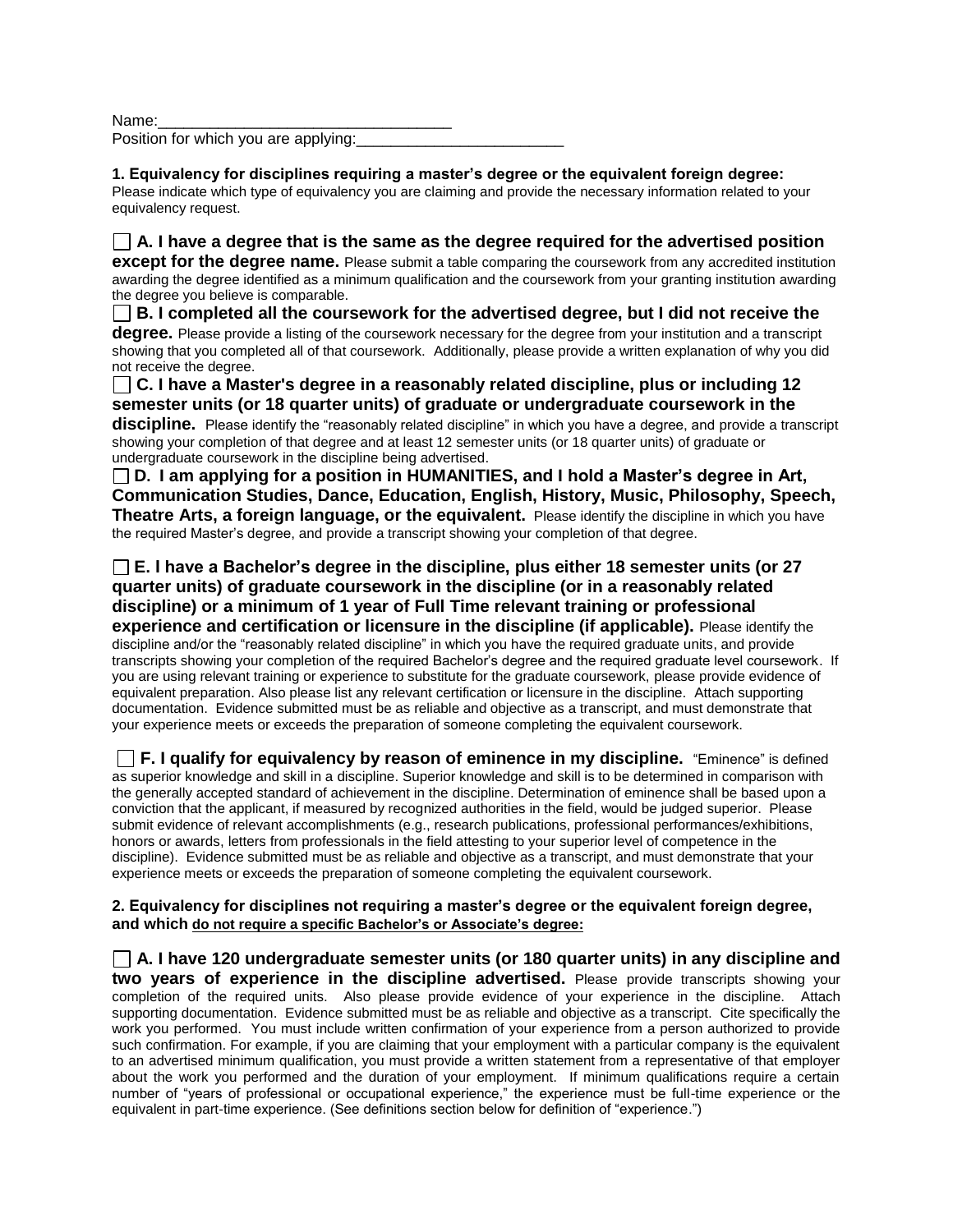**B. I have 60 undergraduate semester units (or 90 quarter units) in any discipline and six years of experience in the discipline advertised.** Please provide transcripts showing your completion of the required units. Also please provide evidence of your experience in the discipline. Attach supporting documentation. Evidence submitted must be as reliable and objective as a transcript. Cite specifically the work you performed. You must include written confirmation of your experience from a person authorized to provide such confirmation. For example, if you are claiming that your employment with a particular company is the equivalent to an advertised minimum qualification, you must provide a written statement from a representative of that employer about the work you performed and the duration of your employment. If minimum qualifications require a certain number of "years of professional or occupational experience," the experience must be full-time experience or the equivalent in part-time experience. (See definitions section below for definition of "experience.") **C. I have 30 undergraduate semester units (or 45 quarter units) in any discipline or industry certification equivalent to these units and eight years of experience in the discipline advertised.** Please provide transcripts showing your completion of the required units or completed hours of industry certification. Also please provide evidence of your experience in the discipline. Attach supporting documentation. Evidence submitted must be as reliable and objective as a transcript. Cite specifically the work you performed. You must include written confirmation of your experience from a person authorized to provide such confirmation. For example, if you are claiming that your employment with a particular company is the equivalent to an advertised minimum qualification, you must provide a written statement from a representative of that employer about the work you performed and the duration of your employment. If minimum qualifications require a certain number of

"years of professional or occupational experience," the experience must be full-time experience or the equivalent in part-time experience. (See definitions section below for definition of "experience.") **I affirm that the above information is a true and accurate account of my education and professional experience.** 

Applicant Signature:\_\_\_\_\_\_\_\_\_\_\_\_\_\_\_\_\_\_\_\_\_\_\_\_ Date:\_\_\_\_\_\_\_\_\_\_\_\_\_\_\_\_\_\_\_

## **Definitions:**

**Definition of accredited institution:** "Accredited institution" shall mean a postsecondary institution accredited by an accreditation agency recognized by either the U.S. Department of Education or the Council on Postsecondary Accreditation. It shall not mean an institution "approved" by the California Department of Education or by the California Council for Private Postsecondary and Vocational Education. Determination of equivalency of foreign degrees shall be according to district rules." (Title 5, section 53406.)

**Definition of Experience:** The requirement is for the stated number of years of full-time experience or the equivalent in part-time experience. Unpaid experience may be counted if it entailed responsibilities substantially similar to those of relevant paid positions in the field. Applicants bear the responsibility for verifying all experience by documentation satisfactory to the district. "Professional experience" includes teaching experience. "Occupational experience" does not include teaching experience. (Title 5, section 53404.)

**Definition of Year:** "Year" means that period of time which in that occupation is accepted by contract or general agreement as a regular work year for that occupation on a full-time basis. (Title 5, section 53404.)